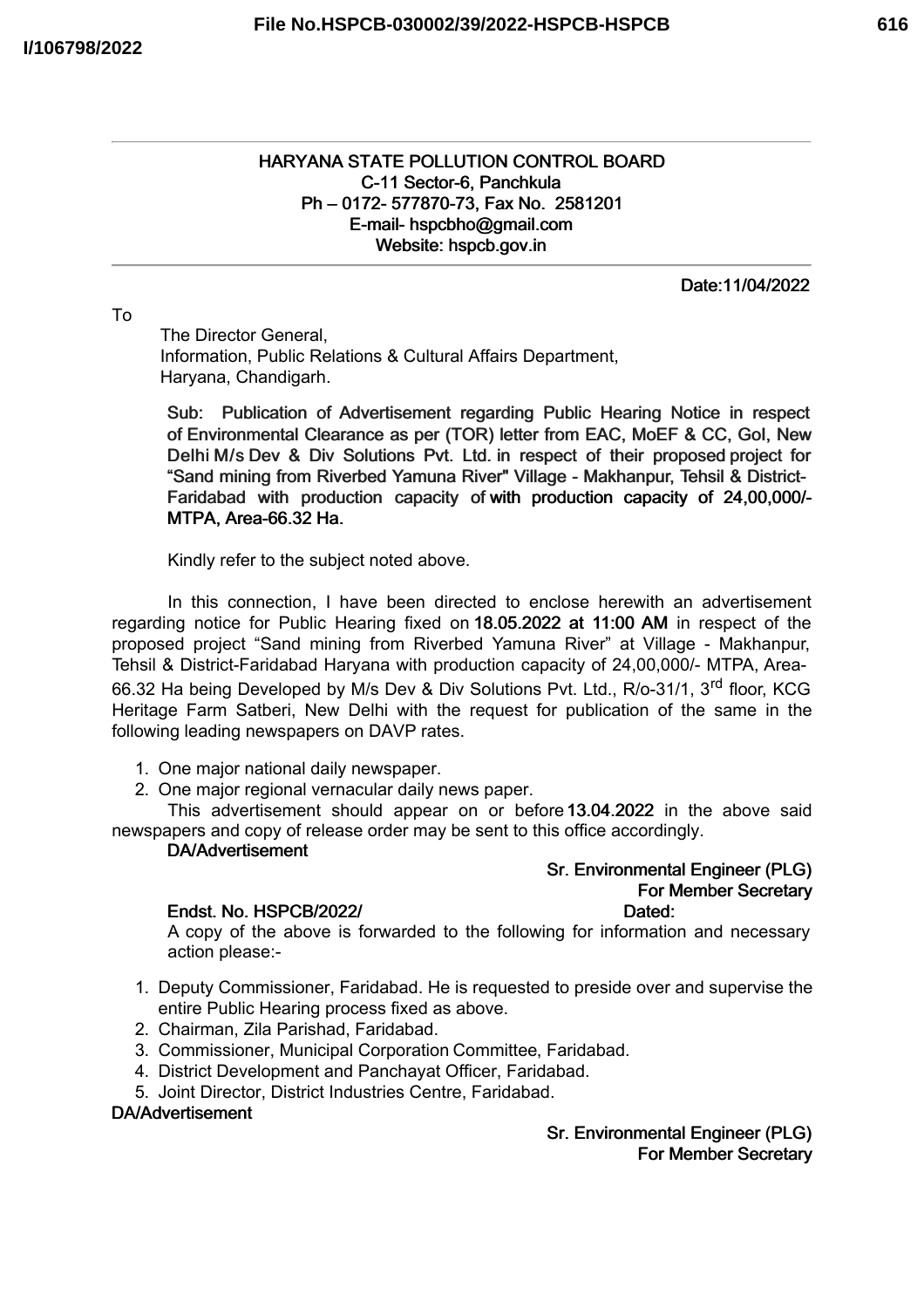#### Endst. No. HSPCB/2022/ Dated:

A copy of the above is forwarded to the following for information and necessary action please:-

- 1. Regional Officer, Haryana State Pollution Control Board, Ballabgarh alongwith copy of EIA report and Executive Summary and CD for sending the same to the concerned authorities mentioned above to place the same in their offices for consultation of the general public during office hours. He is asked to organize the public hearing as per procedure laid down on date time and venue fixed as above
- 2. M/s Dev & Div Solutions Pvt. Ltd., R/o-31/1, 3rd floor, KCG Heritage Farm Satberi, New Delhi
- 3. Nodal Officer-IT to upload the public notice on website of the Board after the publishing of the advertisement in the newspaper.

### DA/Advertisement

# Sr. Environmental Engineer (PLG) For Member Secretary

### Endst. No. HSPCB/2022/ Dated:

A copy of the above is forwarded to the following for information please:-

- 1. Additional Chief Secretary to Govt. Haryana, Environment Department, Chandigarh.
- 2. Director General, Environment Department, Haryana, Chandigarh.
- 3. PA to Chairman.
- 4. PA to Member Secretary. DA/Advertisement

### Sr. Environmental Engineer (PLG) For Member Secretary

**Signed by Bhupender Singh** Rinwa Date: 11-04-2022 15:26:28 Reason: Approved